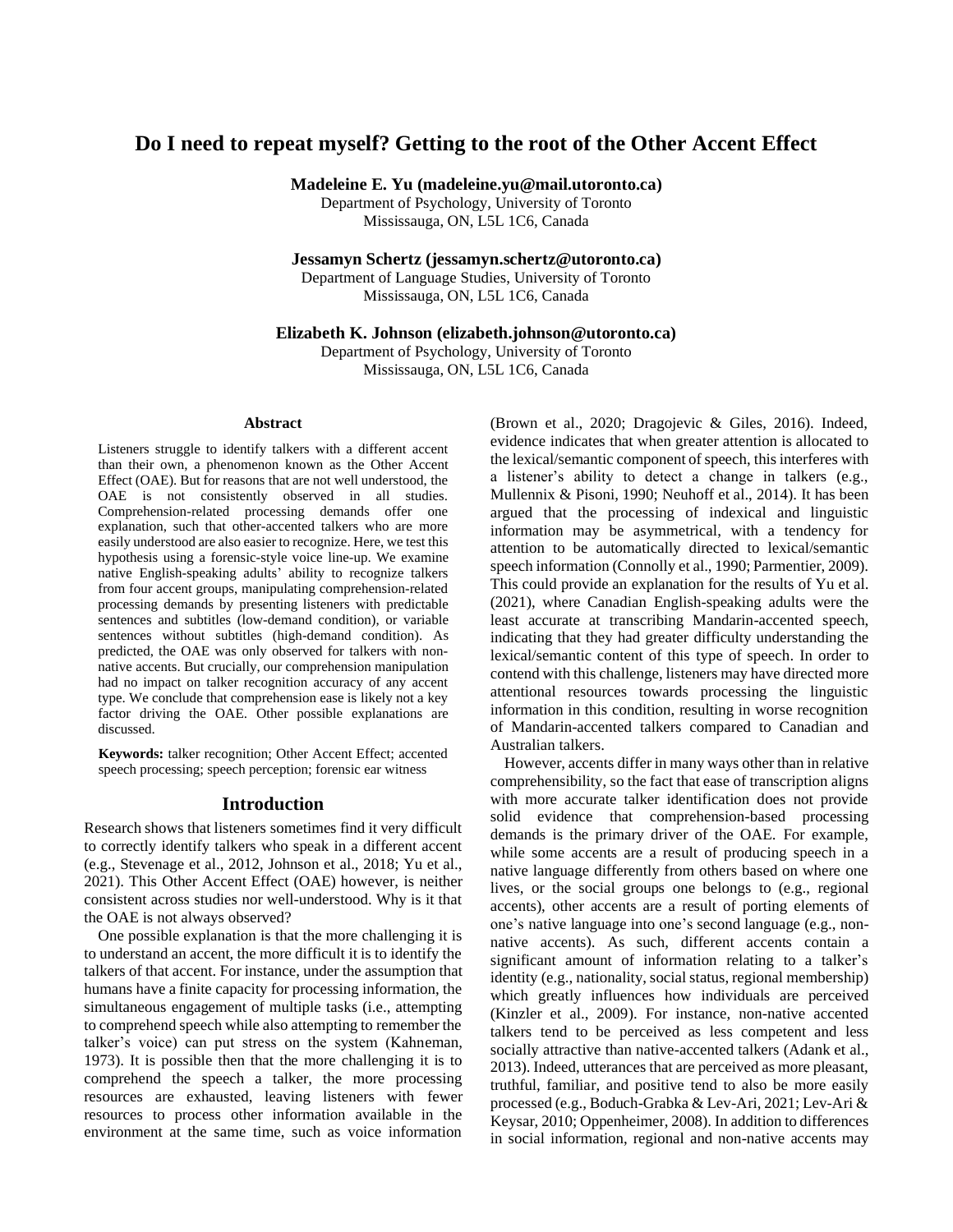also differ in phonological structure. As non-native accents port elements of a separate language's sound structure into another, these accents likely share fewer phonological characteristics with the native accent than regional accents do (e.g., see Bent et al., 2021; Cristia et al., 2012, for discussion). In fact, some evidence supports the idea that children's accumulating knowledge of their native language's sound structure may improve talker recognition (Fecher & Johnson, 2021). Thus, it remains unclear how much the comprehensibility of accented talkers directly influences listeners' ability to identify them.

The current study is the first to directly investigate the role of comprehension within the OAE by manipulating comprehension-related processing demands. We used a forensic-style voice line-up paradigm typically used in the talker recognition literature (see, e.g., Johnson et al., 2011; 2018; Yu et al., 2021) in which listeners are first familiarized with a talker's voice at the beginning of each trial, and then following a brief delay, are asked to identify the same talker from a voice line-up that contains the target voice as well as two other distractor voices. As in Yu et al. (2021), we included line-ups for a variety of accents to directly compare talker recognition between different accent types: our participants' native accent (Canadian English), a regional accent (Australian English or Southern U.S. English), and a non-native accent (Mandarin-accented English). We also took a measure of listeners' confidence in their selections. As comprehension is closely related to intelligibility, or the amount of speech that is actually understood by the listener (e.g., Munro & Derwing, 1995; 2009), a separate group of listeners transcribed the speech stimuli to provide a baseline measure of intelligibility for each accent. We predicted that compared to native and regional accented speech, non-native accented speech would be most difficult to understand.

In the main task, we manipulated comprehension demands by implementing two conditions that differed in predictability. In the high-demand condition, there was extensive variability in the speech stimuli and listeners were not provided with any prior knowledge regarding the linguistic content of the speech stimuli. In comparison, the low-demand condition featured reduced variability in speech stimuli so that linguistic content was largely identical between talkers (i.e., speech comprehensibility was increased by making speech content more predictable). Listeners were also presented with a transcription of the speech content in advance to prime lexical expectations of speech stimuli during talker familiarization. This was done to further ease processing of the non-native accent (see Baese-Berk et al., 2021; Bradlow & Alexander, 2007; Davis et al., 2005, for similar manipulations of comprehension load).

As such, we predicted that if comprehension-related processing demands are a major factor behind the OAE, then reducing demands by providing listeners with explicit knowledge of speech content prior to talker familiarization, and by reducing sentence variability in general, should improve talker recognition performance, perhaps most noticeably with non-native accented talkers. However, if

other factors besides comprehensibility of speech are more important in facilitating the presence of the OAE, then talker recognition performance might not differ between comprehension demand manipulations.

### **Method**

# **Participants**

A total of 120 native English-speaking adults were tested (target N = 144; *Mage* = 19.6 years; 86 female; 28 male; 6 nonbinary). Thus far, 62 participants (target  $N = 72$ ) have completed the high-demand condition while 58 participants (target  $N = 72$ ) have completed the low-demand condition. Participants in both conditions were asked to identify talkers from each of the three accent types: native (Canadian English), regional (half heard Australian English and half heard Southern U.S. English), and non-native (Mandarinaccented English). All participants learned English before the age of five in Canada, or in another country where English was the dominant language spoken. All participants reported using English at least 80% of the time and did not have routine exposure (in media or from a particular individual) to either Australian English, Southern U.S. English, or Mandarin-accented English. No hearing or vision impairments were reported at the time of testing.

Participants received course credit for participating. An additional 27 participants were excluded prior to the final analysis because they did not pass the pre-test practice trial (16), did not follow instructions (6), or experienced technical issues (5). This drop-out rate is typical for online experiments of this type. All participants used a computer and took about 30 minutes to complete the task.

# **Materials**

Auditory stimuli consisted of recordings by four female adult talkers for each of the four accent varieties in the study (*Mage =* 21.7 years) and the script for sentence recordings was drawn from Johnson et al. (2011). Including two different regional accents (each presented to half of the participants) allowed us to explore the OAE with a wider variety of accents and to test whether prior observations of the effect generalize to other regional accents (i.e., the OAE has been found to occur with non-native accents, but not with regional accents; Yu et al., 2021). We did not expect any differences between the two regional accents. Indeed, a direct comparison showed accuracy and confidence ratings did not differ between the two regional accents. Therefore, we collapsed them here for the purposes of our analyses.

The Canadian English talkers were from the Greater Toronto Area; the Australian English talkers were from Sydney, New South Wales; the Southern U.S. English talkers were from Knoxville, Tennessee. The Mandarin-accented English talkers all learned English after the age of 5, and while not from a single metropolitan area, were confirmed by two native speakers of Mandarin to be native speakers of standard Mandarin. Mandarin-accented talkers were closely matched in perceived accent strength, and all had a highly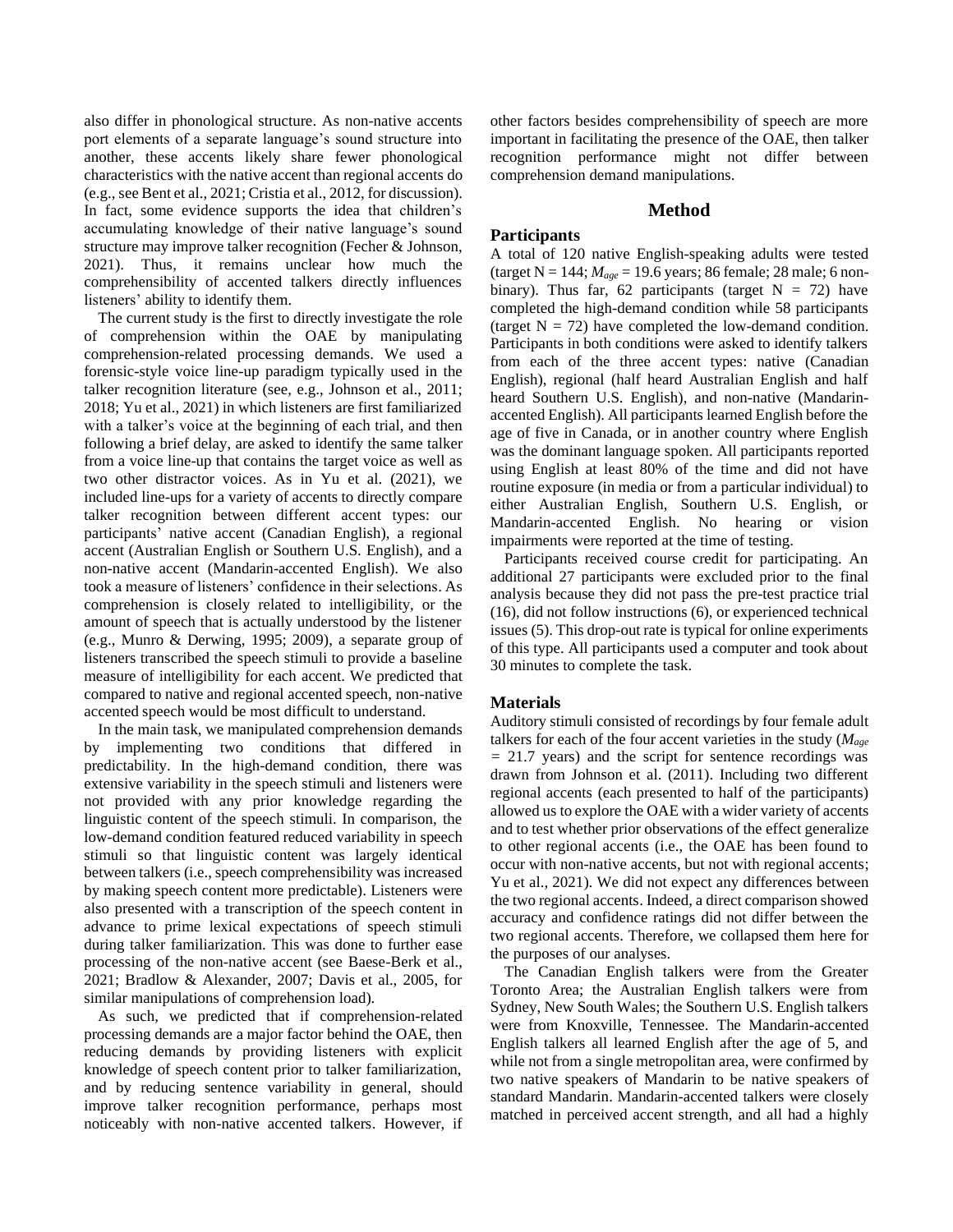perceptible Mandarin accent when speaking English (see Yu et al., 2019).

Sentence length was controlled across accented speech (range of 15-21 syllables). There were no obvious impressionistic differences in voice quality across talkers in each set and talker sets did not differ in relative variability of f0 (mean and standard deviation) and duration (see Table 1; following prior work of Johnson et al., 2011; 2018; Yu et al., 2021, F-values were calculated as the ratio of the two variances, and all comparisons were below the critical Fvalue of 9.1).

Table 1: Relative Acoustic Variability of Talker Sets in F-Values

| <b>Accent Pair</b> | <b>Duration</b> | Mean F <sub>0</sub> | SD <sub>F0</sub> |
|--------------------|-----------------|---------------------|------------------|
| $Can-Aus$          | 1.22            | 0.54                | 2.08             |
| Aus-MandAcc        | 1.17            | 1.73                | 1.22             |
| Can-MandAcc        | 1.04            | 1.07                | 2.54             |
| Can-South          | 1.01            | 0.48                | 3.77             |
| South-MandAcc      | 1.02            | 1.94                | 0.67             |

To confirm our expectations regarding how our accent speech samples would differ in their relative intelligibility to listeners in the main task, we collected speech-in-noise transcriptions by an additional 16 native English-speaking adults ( $M_{age} = 19.1$  years; 14 female) who learned English before the age of five and who did not have routine exposure to any of the accents in the study. The listeners for this transcription study were drawn from the same population as the listeners for the main task. Each transcriber was presented with recordings of eight different sentences from each accent embedded in noise (0 SNR) for a total of 32 unique sentences in randomized order. Two sentences within each of the four accents were produced by the same talker, so that all 16 talkers were heard by each transcriber. Across all transcribers, recordings were presented in each accent an even number of times. As expected, mean transcription accuracy was lowest for Mandarin-accented English compared to the other English variants (*MSouthern* = 0.761, SD  $= 0.27$ ; *M*<sub>Australian</sub>  $= 0.768$ , SD  $= 0.26$ ; *M*<sub>Canadian</sub>  $= 0.688$ , SD  $= 0.27$ 0.29;  $M_{Mandarin} = 0.430$ , SD = 0.30). Moreover, paired *t*-tests revealed that transcription accuracy was significantly worse for Mandarin-accented speech than for Southern U.S., *t*(15)  $= 9.15, p < .001,$  Australian,  $t(15) = 9.53, p < .001,$  and Canadian,  $t(15) = 7.48$ ,  $p < .001$ , speech. Surprisingly, transcription accuracy was slightly higher for Australian and Southern U.S. speech than Canadian speech (Australian vs. Canadian: *t*(15) = 3.30, *p <* .01; Southern U.S. vs. Canadian:  $t(15) = 2.84$ ,  $p < .05$ ), but transcription accuracy did not differ between Southern U.S. and Australian speech,  $t(15) = -0.46$ ,  $p = .65$ . Overall, the significant differences in performance observed between Mandarin-accented speech and all other types of speech support our presumption that non-nativeaccented speech is less intelligible than native- or regionalaccented speech.

#### **Procedure**

The task was created and hosted via the Gorilla Experiment Builder [\(www.gorilla.sc;](http://www.gorilla.sc/) Anwyl-Irvine et al., 2020). Prior to testing, participants were instructed to complete the task in a quiet room free of distractions and to use headphones. A headphone screening test based on an antiphase discrimination task (Woods et al., 2017) was administered to ensure that participants were wearing headphones before they were allowed to progress to the main task.

Following the design of Yu et al. (2021), participants were asked to identify talkers from a forensic-style voice identification task. All participants heard four talkers from each of the three accent types: native, regional, and nonnative. All participants heard Canadian English talkers for the native condition and Mandarin-accented English talkers for the non-native condition. For the regional accent condition, half of all the participants heard Australian English talkers while the other half heard Southern U.S. English talkers.

At the start of each of 12 trials, participants were familiarized with a talker who produced a pair of sentences (interstimulus interval [ISI] between sentences = 300ms) upon a participant-initiated mouse click. Following 500ms of silence, a one-minute distractor video clip which featured instrumental music and sound effects, but no speech (Fecher & Johnson, 2018; Yu et al., 2021) was displayed. Next, participants were presented with a three-voice line-up that contained the target talker and two distractor talkers in pseudo-randomized order. The distractor talkers always spoke the same accent as the target and produced a single sentence each. Following a participant-initiated mouse click and 500ms of silence, the sentence recording by the left-most talker played and automatically advanced to the recording by the next talker to the right following a 1000ms ISI. After the presentation of all three talkers, participants were asked to judge which of the three talkers was the target. They were able to replay the voices in the line-up as many times as they desired and were told to guess if unsure. Upon making a talker selection, they were also given the option to change their selection before making their final confirmation. After each selection, participants reported their confidence with their decision using a continuous sliding scale between 0 (low confidence) and 100 (high confidence). A single practice trial, featuring acoustically distinct voices exclusive from the rest of the task, preceded the test trials and ensured that participants understood the task. No feedback on correctness was provided to participants on any of the trials. A fourminute break occurred halfway through the task.

In the high-demand version of the task, participants heard 36 different sentences throughout the entirety of the task; sentences were never repeated within an accent and familiarization sentences were unique across all conditions. Each line-up featured a different sentence by each talker. In contrast, in the low-demand version of the task, each participant heard just three different sentences throughout the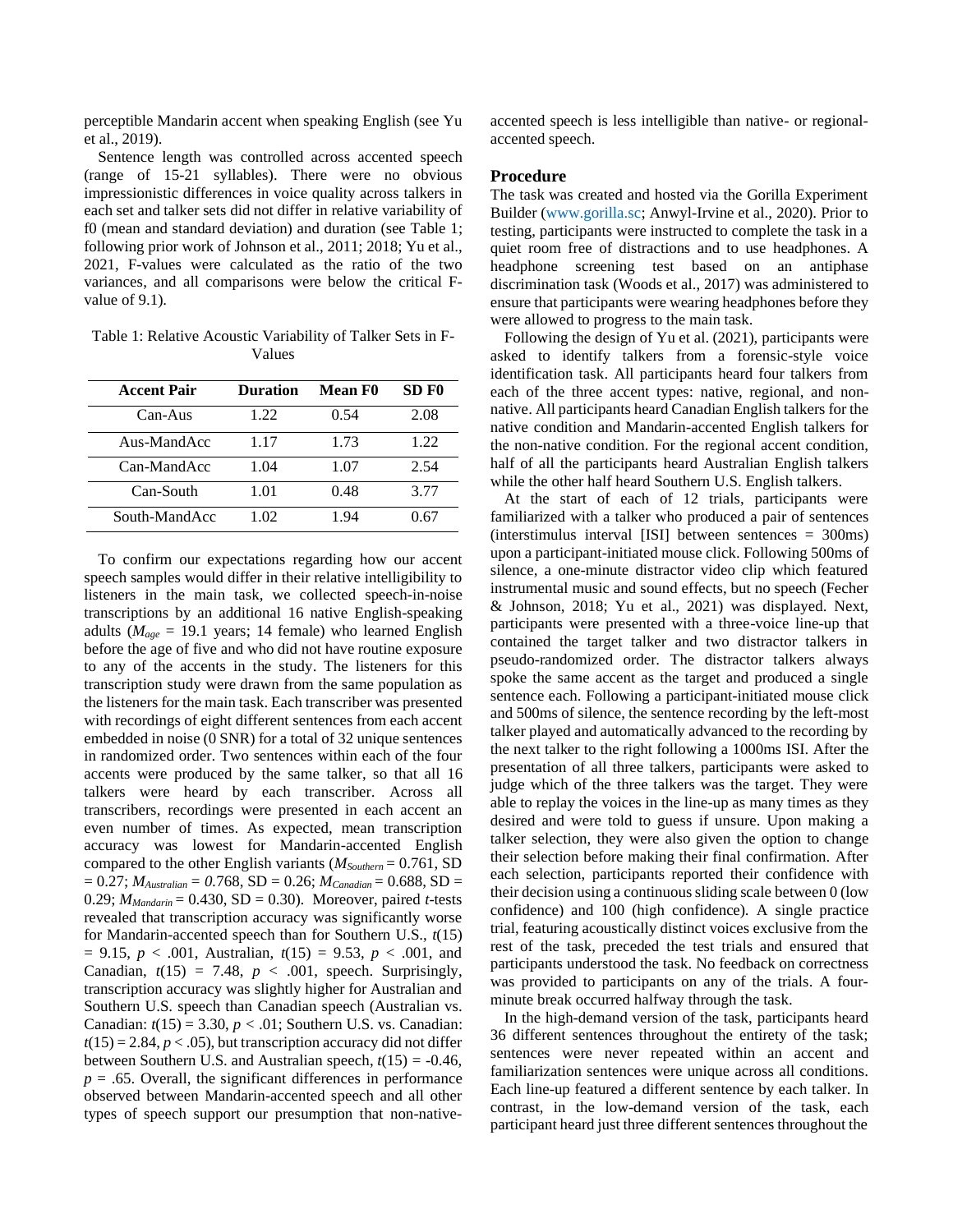entirety of the task; all talkers in all accent conditions produced the same two familiarization sentences, and lineups featured a third sentence that was produced by all talkers in all accent conditions. Prior to the start of the main task, participants in the low-demand version of the task were also presented with the transcription of the two familiarization sentences. For all participants, the position of the target talker was fully counterbalanced such that it was equally likely for the target to appear in any of the three positions. Trial order was also pseudo-randomized so that no accent condition occurred more than twice-in-a-row. The order of accent conditions was fully counterbalanced across all participants.



Figure 1: An example trial, in order of presentation

# **Results**

#### **Accuracy**

Listeners' average talker recognition by comprehension demand, collapsed across accent type is shown in Figure 2.

To compare the effect of accent type and comprehension demand on talker recognition accuracy we fit a generalized logistic mixed-effects regression model to the data using the *glmer* function in the *lme4* package Version 1.1-21 (Bates et al., 2015) in R. The model included the binary response variable, talker recognition accuracy  $(1 = \text{correct response}).$ Accent type, comprehension demand, and their interaction were included as the independent variables. Accent type was forward difference-coded to allow for adjacent comparisons: (1) native vs. regional, and (2) regional vs. non-native. Comprehension demand was simple-coded (with the lowdemand condition as the reference level). The maximal random effects structure that would converge was implemented and included a random intercept for talker and a random by-participant intercept and slope for accent condition.

A significant positive intercept indicated that listeners' performance, averaged across all accent and comprehension demand conditions, was above chance,  $\beta = 0.87$ ,  $SE = 0.12$ ,  $z = 7.04$ ,  $p < .001$ . There was no significant difference in talker recognition between native and regional accents (*Maccuracy* = 0.765 vs. 0.766), β = -0.02, SE = 0.28, z = -0.08,  $p = 0.93$ , but there was a significant difference between regional and non-native accents (*Maccuracy* = 0.766 vs. 0.506),  $β = 1.28$ ,  $SE = 0.27$ ,  $z = 4.72$ ,  $p < .001$ . There was no effect of comprehension demand nor any interactional effects between comprehension demand and accent type (*p*s > .05). Since there were condition-based differences, we performed follow-up tests, comparing the set of by-participant means in each accent condition to chance (.33) via one-sample *t*-tests, to determine whether there was above-chance performance for all groups. Results showed that listeners in all groups did perform above chance (all *p*s < .001).



Figure 2: Mean proportion of correct talker recognition by accent type and comprehension demand. Error bars indicate SE of by-participant means, and the dashed line indicates chance level performance. Native accents include Canadian talkers, regional accents include Australian and Southern

US talkers, and non-native accents include Mandarinaccented talkers.

#### **Confidence**

Listeners' confidence in talker recognition by comprehension demand, collapsed across accent type is shown in Figure 3.

To compare the effect of accent type and comprehension demand on confidence, we fit a linear mixed-effects regression model to the data using the *lmer* function in the *lmerTest* package Version 3.1-1 (Kuznetsova et al., 2017) in R. The model included confidence rating as the continuous response variable and accent condition, comprehension demand, and their interaction as the independent variables, with the same coding scheme as the previous model. The maximal random effects structure that would converge was implemented and included random intercepts for talker, accent condition, and participant.

Parallel to talker recognition performance, there was no significant difference in confidence for talker recognition in native and regional accents ( $M_{confidence}$  = 76.6 vs. 76.6), β = 0.001,  $SE = 0.03$ ,  $t = 0.04$ ,  $p = 0.97$ , but there was a significant difference between regional and non-native accents,  $(M_{confidence} = 76.6$  vs. 63.0),  $β = 0.14$ ,  $SE = 0.03$ ,  $t = 4.99$ ,  $p <$ .001. There was no effect of comprehension demand on confidence, nor any interactional effects between comprehension demand and accent type (*p*s > .05).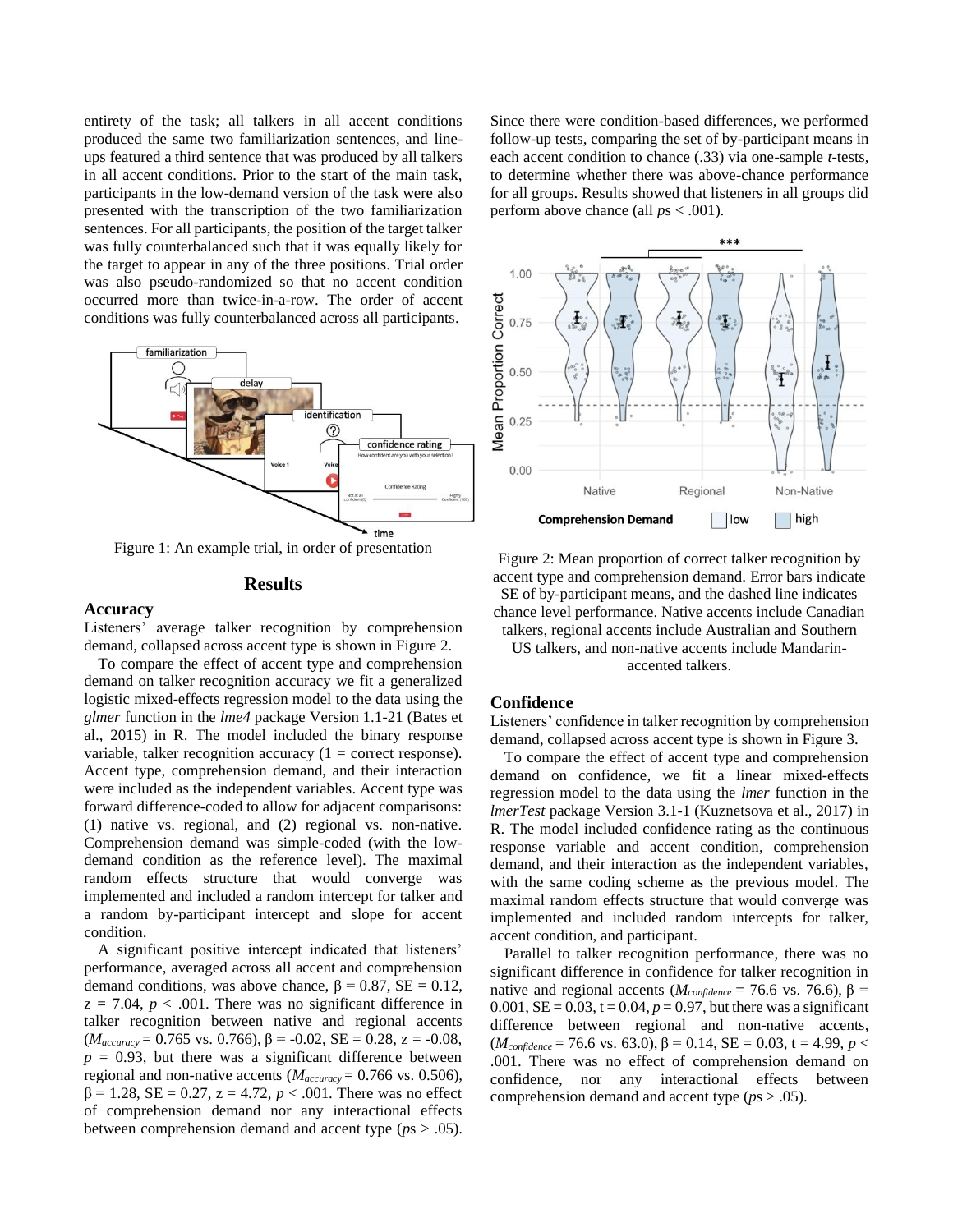

Figure 3: Mean confidence in talker recognition by accent type and comprehension demand. Error bars indicate SE of by-participant means.

#### **Discussion**

Past work indicates that the OAE may not apply to all 'other' accents equally. Why is it that talkers of certain accents are better recognized than others? We investigated whether the difference is based in relative comprehension-related demands required to process a talker's accented speech. We tested this hypothesis by comparing listener performance with a forensic-style voice identification task when the comprehension demand for speech was low or high. Listeners in both conditions recognized regional-accented (Australian or Southern U.S.) talkers equally as well as native-accented (Canadian) talkers, and better than non-native-accented (Mandarin-accented) talkers. These results replicate prior work with the OAE (Johnson et al., 2018; Yu et al., 2021) and extend it with the inclusion of another regional accent, Southern U.S. English. By doing so, this work strengthens existing evidence that the OAE does not apply to regional accents (and perhaps just to non-native accents). Contrary to our predictions however, reducing comprehension-related processing demands by manipulating speech content predictability did not affect listeners' performance. Listener confidence in talker selections, which also paralleled performance, was not modulated by easier comprehension of speech either. This suggests that at least in forensic-style voice identification tasks like the one used in the current study, speech comprehensibility is not a major factor in facilitating accented talker recognition.

Given this finding, how do we explain the observance that the accented talkers whose speech is more accurately transcribed tend to also be the ones that are more accurately identified? As previously mentioned, accents differ in many ways beyond relative comprehensibility. For instance, listeners may hold social biases against certain accents than others. Other-accented talkers tend to be perceived as less socially attractive than native-accented talkers (Adank et al., 2013) and this appears to be especially true when talkers have a non-native accent (e.g., Baquiran & Nicoladis, 2020; DeJesus et al., 2017). These negative social evaluations of non-native accents persist even when comprehension-related processing demands are eased (Vaughn & Whitty, 2020). Indeed, negative social evaluations have been shown to impede recognition memory (Philippon et al., 2008; Yarmey, 1993). Thus, negative social biases could provide an alternative explanation for why the OAE exists for some but not all regional and non-native accents (e.g., Yu et al., 2021).

But other explanations for why the OAE is only seen with some accent types remain. For example, accents differ in the extent that they share similar phonological structure to the listeners' native language (e.g., Bent et al., 2021; Cristia et al., 2012). Compared to the other accent varieties included in the current study, Mandarin-accented English is likely the most phonologically distinct from the listeners' native accent, Canadian English, given talkers' cross-language transfer from Mandarin. In line with this, some research supports this explanation as a key mechanism underlying native-language talker recognition (Fleming et al., 2014; Johnson et al., 2018; McLaughlin et al., 2019; Orena et al., 2015). Thus, future work is necessary to disentangle these two competing possibilities.

We also found that listeners' confidence in their talker selections reflected their overall performance and was similarly unaffected when comprehension-related processing demands were reduced. This observation is particularly important as current forensic voice line-up procedures typically ask earwitnesses to identify the perpetrator of a crime from a set of talkers who produce the same speech sample for comparison.

As our present observations are constrained to the accents included in the task, additional investigation should necessarily involve a greater variety of accents to build upon current understanding of the mechanisms behind the OAE. Indeed, it is not the case that non-native accents are always more distinct than regional accents. Indian English, for instance, features distinctive phonological differences from other English varieties, despite its status as a regional accent (e.g., see Wagner et al., 2014; Van Engen et al., 2010, for discussion). The current set of accents may also be potentially confounded with race biases, such that different accents may have associations with different ethnicities and by extension, different stereotypes. Such stereotypes may have in turn, elicited more positive or negative social evaluations of the talkers. Note, however, that accent-related social biases may outweigh race-related social biases in some cases (Kinzler et al., 2009). Thus, examining the presence of the OAE with a much wider variety of accents might help reveal the specific features of accented speech that generate the OAE.

In sum, this work makes two key contributions that further our understanding of the mechanisms underlying the OAE. First, we've provided the clearest support to date that the effect is likely to be observed with non-native (but not regional) accents. Second, we've shown that increasing the predictability of the stimuli that listeners encounter from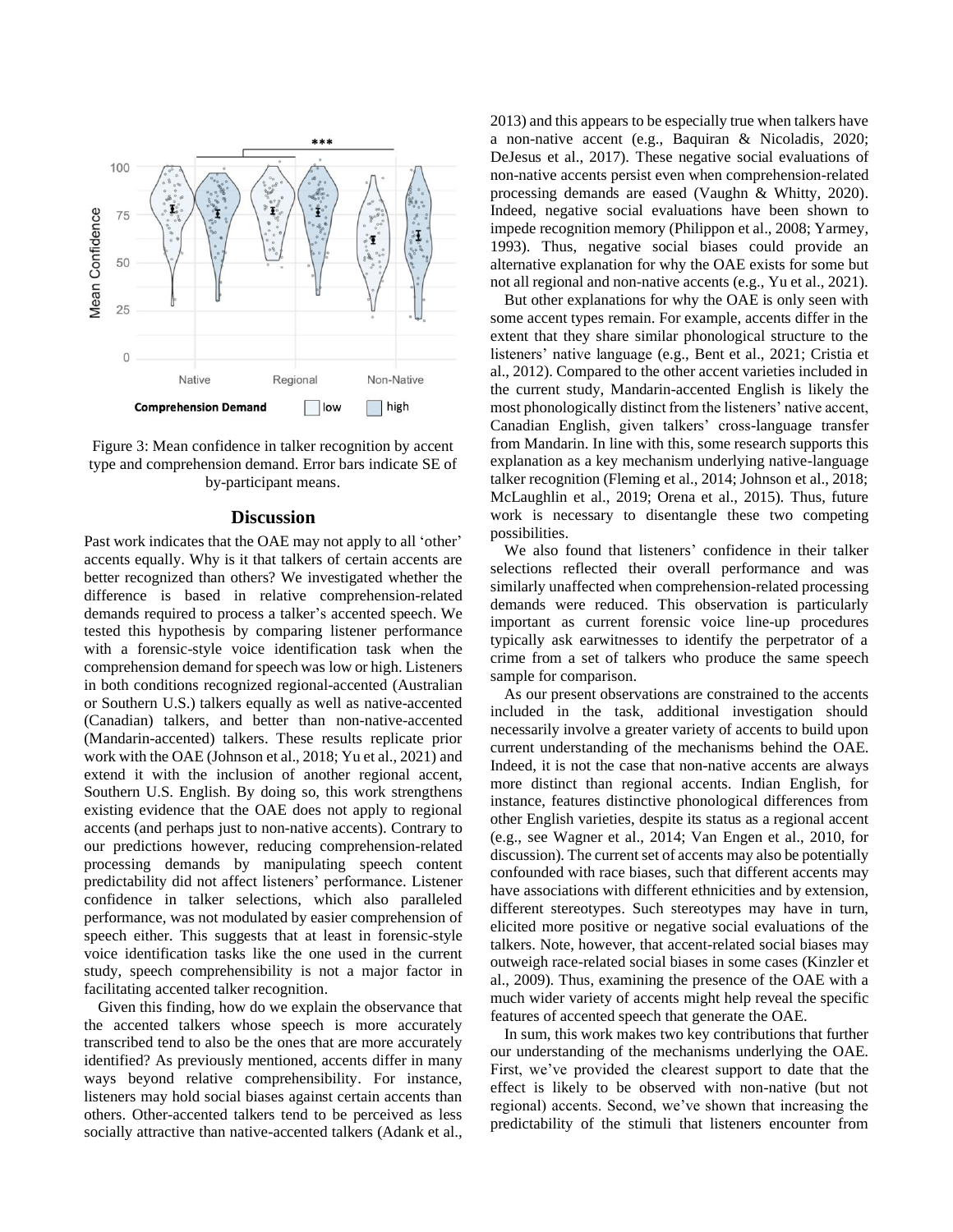talkers (thereby reducing comprehension-related processing demands), does not improve listeners' ability to process and recognize talker identity information. Moving forward, future work is needed to determine what other factors — perhaps differences in listeners' social biases and/or abstract phonological knowledge — are more instrumental in driving the OAE in talker recognition.

## **Acknowledgments**

We would like to thank Priyanka Raj, Thomas St. Pierre, and the Child Language and Speech Studies Lab for their support. This work was supported by grants from the Social Sciences and Humanities Research Council and the Natural Sciences and Engineering Research Council.

#### **References**

- Adank, P., Stewart, A. J., Connell, L., & Wood, J. (2013). Accent imitation positively affects language attitudes. *Frontiers in psychology, 4*, 1–10.
- Anwyl-Irvine, A. L., Massonnié, J., Flitton, A., Kirkham, N., & Evershed, J. K. (2020). Gorilla in our midst: An online behavioral experiment builder. *Behavior Research Methods, 52*, 388–407. [https://doi.org/10.3758/s13428-](https://doi.org/10.3758/s13428-019-01237-x) [019-01237-x](https://doi.org/10.3758/s13428-019-01237-x)
- Baese-Berk, M. M., Bent, T., & Walker, K. (2021). Semantic predictability and adaptation to nonnative speech. *JASA Express Letters, 1*(1), 015207.
- Bates, D., Mächler, M., Bolker, B., & Walker, S. (2015). Fitting linear mixed-effects models using lme4. *Journal of Statistical Software, 67*(1), 1–48. <https://doi.org/10.18637/jss.v067.i01>
- Baquiran, C., & Nicoladis, E. (2020). A doctor's foreign accent affects perceptions of competence. *Health Communication, 35*(6), 726–730. <https://doi.org/10.1080/10410236.2019.1584779>
- Bent, T., Holt, R. F., Van Engen, K. J., Jamsek, I. A., Arzbecker, L. J., Liang, L., & Brown, E. (2021). How pronunciation distance impacts word recognition in children and adults. *The Journal of the Acoustical Society of America, 150*(6), 4103-4117.
- Boduch‐Grabka, K., & Lev‐Ari, S. (2021). Exposing Individuals to Foreign Accent Increases their Trust in What Nonnative Speakers Say. *Cognitive Science, 45*(11), e13064.
- Bradlow, A. R., & Alexander, J. A. (2007). Semantic and phonetic enhancements for speech-in-noise recognition by native and non-native listeners. *The Journal of the Acoustical Society of America, 121*(4), 2339–2349. <https://doi.org/10.1121/1.2642103>
- Brown, V.A., McLaughlin, D.J., Strand, J.F., & Van Engen, K.J. (2020). Rapid adaptation to fully intelligible nonnative-accented speech reduces listening effort. *Quarterly Journal of Experimental Psychology, 73*(9), 1431–1443.<https://doi.org/10.1177/1747021820916726>
- Connolly, J. F., Stewart, S. H., Phillips, N. A. (1990). The effects of processing requirements on neurophysiological

responses to spoken sentences. *Brain and Language, 39*, 302–318.

- Cristia, A., Seidl, A., Vaughn, C., Schmale, R., Bradlow, A., & Floccia, C. (2012). Linguistic processing of accented speech across the lifespan. *Frontiers in psychology, 3*, 479.
- Davis, M. H., Johnsrude, I. S., Hervais-Adelman, A., Taylor, K., & McGettigan, C. (2005). Lexical information drives perceptual learning of distorted speech: evidence from the comprehension of noise-vocoded sentences. *Journal of Experimental Psychology: General, 134*(2), 222.
- DeJesus, J. M., Hwang, H. G., Dautel, J. B., & Kinzler, K. D. (2017). Bilingual children's social preferences hinge on accent. *Journal of Experimental Child Psychology, 164,* 178–191.<https://doi.org/10.1016/j.jecp.2017.07.005>
- Derwing, T. M., & Munro, M. J. (2009). Putting accent in its place: Rethinking obstacles to communication. *Language teaching, 42*(4), 476-490.
- Derwing, T. M., & Munro, M. J. (1997). Accent, intelligibility, and comprehensibility: Evidence from four L1s. *Studies in second language acquisition, 19*(1), 1-16.
- Dragojevic, M., & Giles, H. (2016). I don't like you because you're hard to understand: The role of processing fluency in the language attitudes process. *Human Communication Research, 42*, 396–420.<https://doi.org/10.1111/hcre.12079>
- Fecher, N., & Johnson, E. K. (2021). Developmental improvements in talker recognition are specific to the native language. Journal of Experimental Child Psychology, 202.

https://doi.org/10.1016/j.jecp.2020.104991.

- Fecher, N. & Johnson, E. K. (2018). Effects of language experience and task demands on talker recognition by children and adults. *The Journal of the Acoustical Society of America, 143*(4), 2409–2418. [https://doi.org/10.](https://doi.org/10.%201121/1.5032199)  [1121/1.5032199](https://doi.org/10.%201121/1.5032199)
- Fleming D, Giordano BL, Caldara R, & Belin P (2014). A language-familiarity effect for speaker discrimination without comprehension. *Proceedings of the National Academy of Sciences, 11*(38), 13795–13798.
- Johnson, E. K., Bruggeman, L., & Cutler, A. (2018). Abstraction and the (misnamed) language familiarity effect. *Cognitive Science, 42*(2), 633–645. <https://doi.org/10.1111/cogs.12520>
- Johnson, E. K., Westrek, E., Nazzi, T., & Cutler, A. (2011). Infant ability to tell voices apart rests on language experience. *Developmental Science, 14*(5), 1002–1011. https://doi.org/10.1111/j.1467-7687.2011.01052.x
- Kahneman, D. (1973). Attention and effort (Vol. 1063, pp. 218-226). Englewood Cliffs, NJ: Prentice-Hall.
- Kinzler, K. D., Shutts, K., DeJesus, J., & Spelke, E. S. (2009). Accent trumps race in guiding children's social preferences. *Social Cognition, 27*(4), 623–634. https://doi.org/10.1521/soco.2009.27.4.623
- Kuznetsova A., Brockhoff P.B. and Christensen R.H.B. (2017). "lmerTest Package: Tests in Linear Mixed Effects Models*." Journal of Statistical Software, 82*(13), pp. 1–26. doi: 10.18637/jss.v082.i13.